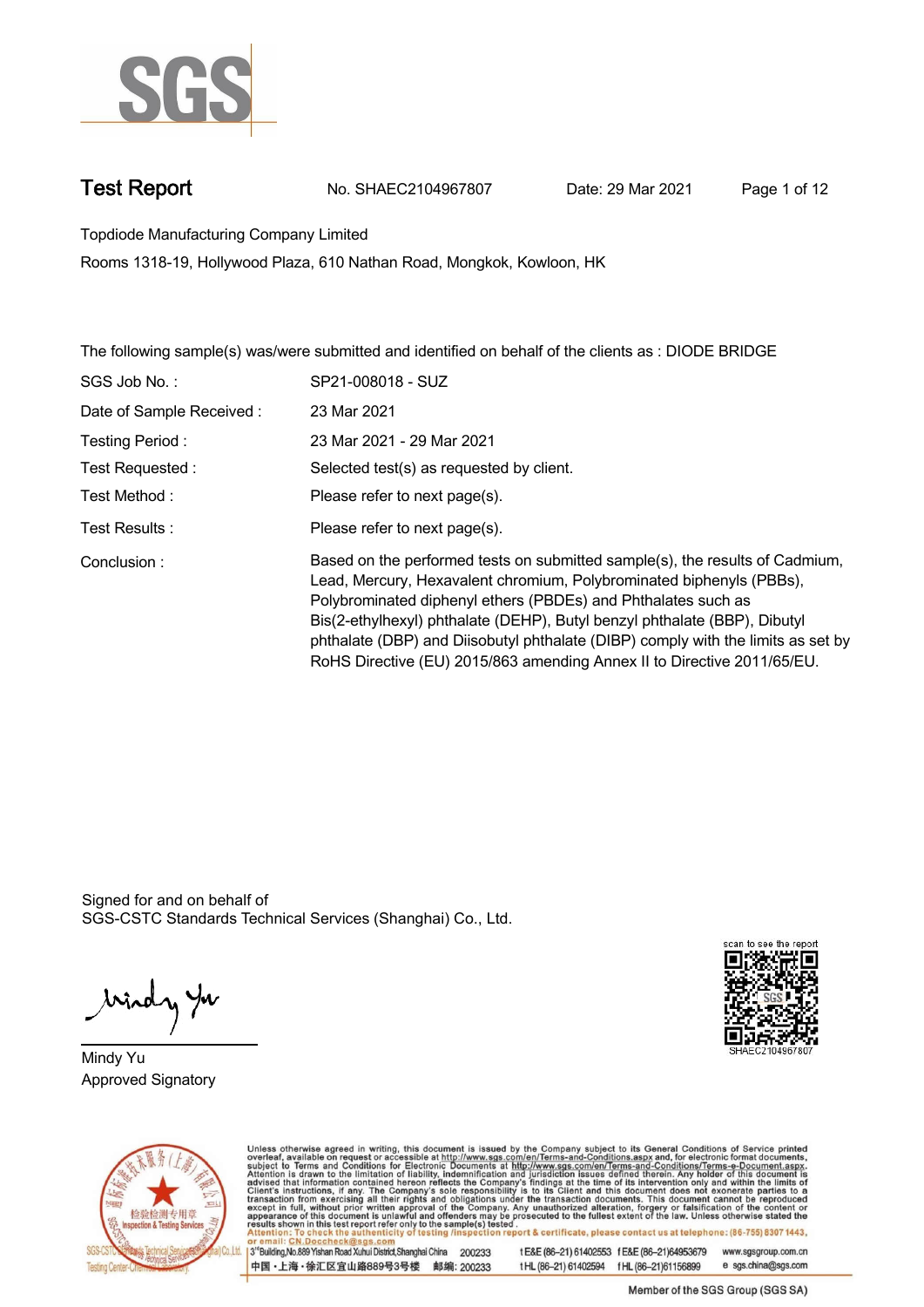

**Test Report. No. SHAEC2104967807 Date: 29 Mar 2021 . Page 2 of 12.**

**Test Results :.**

**Test Part Description : .**

| Specimen No.    | <b>SGS Sample ID</b> | <b>Description</b> |
|-----------------|----------------------|--------------------|
| SN <sub>1</sub> | SHA21-049678.001     | Silver metal       |
| SN <sub>2</sub> | SHA21-049678.002     | Copper metal       |
| SN <sub>3</sub> | SHA21-049678.003     | Grey solid         |
| SN <sub>4</sub> | SHA21-049678.004     | Grey solid         |

**Remarks :.(1) 1 mg/kg = 0.0001% .**

**(2) MDL = Method Detection Limit .**

**(3) ND = Not Detected ( < MDL ) .**

**(4) "-" = Not Regulated .**

### **RoHS Directive (EU) 2015/863 amending Annex II to Directive 2011/65/EU.**

**Test Method :. With reference to IEC 62321-4:2013+AMD1:2017, IEC62321-5:2013, IEC62321-7-2:2017, IEC 62321-6:2015 and IEC62321-8:2017, analyzed by ICP-OES, UV-Vis and GC-MS. .**

| Test Item(s)                 | <u>Limit</u>             | <u>Unit</u> | <u>MDL</u>               | <u>003</u> | <u>004</u> |
|------------------------------|--------------------------|-------------|--------------------------|------------|------------|
| Cadmium (Cd)                 | 100                      | mg/kg       | $\overline{c}$           | <b>ND</b>  | <b>ND</b>  |
| Lead (Pb)                    | 1000                     | mg/kg       | $\overline{2}$           | <b>ND</b>  | <b>ND</b>  |
| Mercury (Hg)                 | 1000                     | mg/kg       | $\overline{c}$           | ND         | ND         |
| Hexavalent Chromium (Cr(VI)) | 1000                     | mg/kg       | 8                        | ND         | ND         |
| Sum of PBBs                  | 1000                     | mg/kg       | $\overline{\phantom{a}}$ | ND         | <b>ND</b>  |
| Monobromobiphenyl            | $\overline{\phantom{a}}$ | mg/kg       | 5                        | <b>ND</b>  | ND         |
| Dibromobiphenyl              | ۰                        | mg/kg       | 5                        | <b>ND</b>  | <b>ND</b>  |
| Tribromobiphenyl             | ۰                        | mg/kg       | 5                        | <b>ND</b>  | ND         |
| Tetrabromobiphenyl           | ۰                        | mg/kg       | 5                        | ND         | ND         |
| Pentabromobiphenyl           | ۰                        | mg/kg       | 5                        | <b>ND</b>  | <b>ND</b>  |
| Hexabromobiphenyl            |                          | mg/kg       | 5                        | <b>ND</b>  | <b>ND</b>  |
| Heptabromobiphenyl           |                          | mg/kg       | 5                        | ND.        | ND.        |
| Octabromobiphenyl            | $\overline{\phantom{a}}$ | mg/kg       | 5                        | ND         | ND         |
| Nonabromobiphenyl            | -                        | mg/kg       | 5                        | ND         | ND         |
| Decabromobiphenyl            | -                        | mg/kg       | 5                        | ND         | ND         |
| Sum of PBDEs                 | 1000                     | mg/kg       | $\overline{\phantom{a}}$ | <b>ND</b>  | ND         |
| Monobromodiphenyl ether      |                          | mg/kg       | 5                        | <b>ND</b>  | <b>ND</b>  |



Unless otherwise agreed in writing, this document is issued by the Company subject to its General Conditions of Service printed overleaf, available on request or accessible at http://www.sgs.com/en/Terms-and-Conditions.asp

3<sup>rd</sup> Building, No.889 Yishan Road Xuhui District, Shanghai China 200233 中国·上海·徐汇区宜山路889号3号楼 邮编: 200233

tE&E (86-21) 61402553 fE&E (86-21)64953679 www.sgsgroup.com.cn t HL (86-21) 61402594 f HL (86-21) 61156899 e sgs.china@sgs.com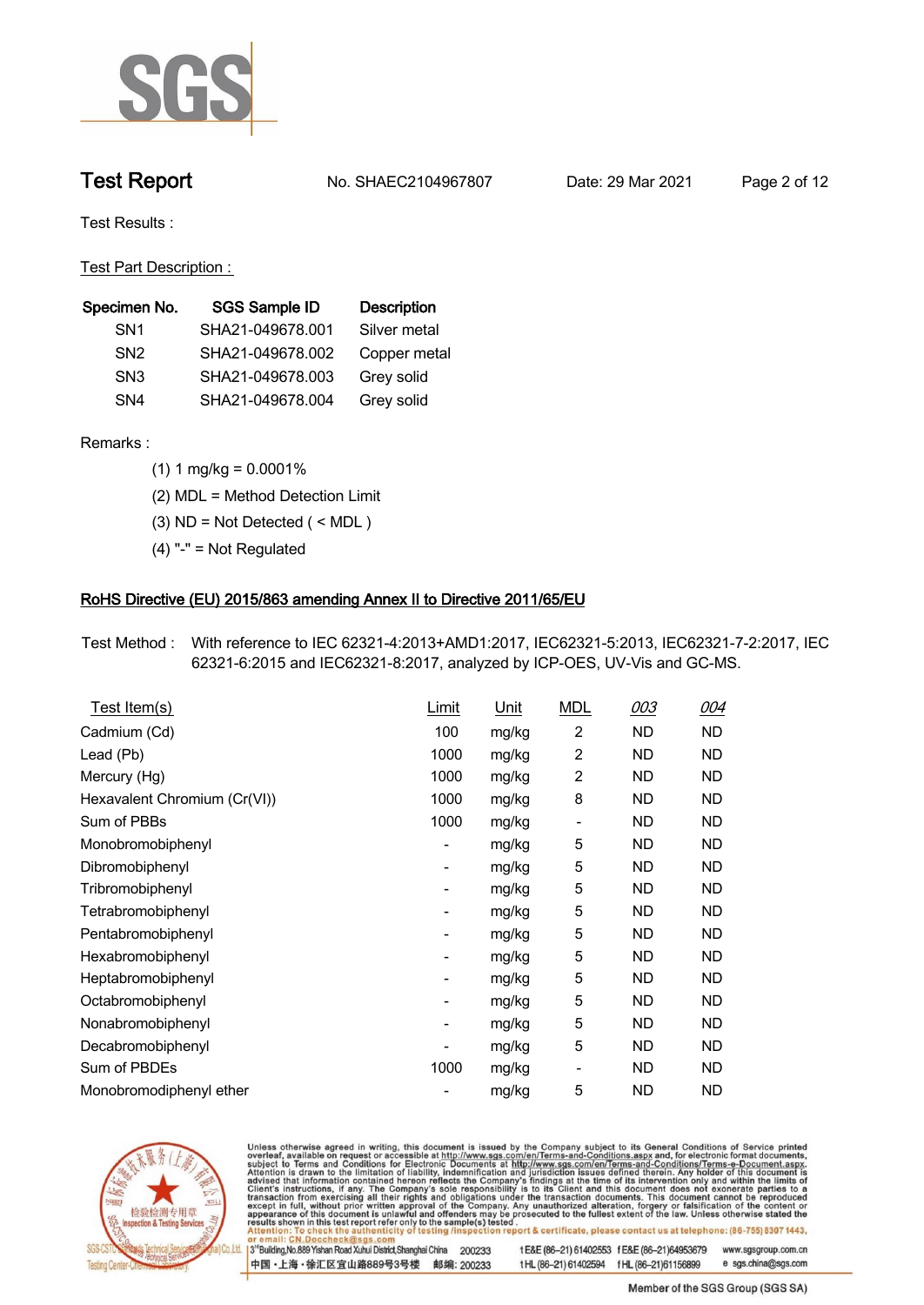

| <b>Test Report</b>                | No. SHAEC2104967807 | Date: 29 Mar 2021 |            |           | Page 3 of 12 |  |
|-----------------------------------|---------------------|-------------------|------------|-----------|--------------|--|
| Test Item(s)                      | Limit               | <u>Unit</u>       | <b>MDL</b> | 003       | <u>004</u>   |  |
| Dibromodiphenyl ether             |                     | mg/kg             | 5          | ND        | ND           |  |
| Tribromodiphenyl ether            |                     | mg/kg             | 5          | ND        | ND           |  |
| Tetrabromodiphenyl ether          |                     | mg/kg             | 5          | ND        | ND           |  |
| Pentabromodiphenyl ether          | -                   | mg/kg             | 5          | ND        | ND           |  |
| Hexabromodiphenyl ether           | -                   | mg/kg             | 5          | <b>ND</b> | ND           |  |
| Heptabromodiphenyl ether          |                     | mg/kg             | 5          | ND        | ND           |  |
| Octabromodiphenyl ether           |                     | mg/kg             | 5          | ND        | ND           |  |
| Nonabromodiphenyl ether           |                     | mg/kg             | 5          | ND        | ND           |  |
| Decabromodiphenyl ether           |                     | mg/kg             | 5          | <b>ND</b> | ND           |  |
| Di-butyl Phthalate (DBP)          | 1000                | mg/kg             | 50         | ND        | ND           |  |
| Benzyl Butyl Phthalate (BBP)      | 1000                | mg/kg             | 50         | ND        | ND           |  |
| Di-2-Ethyl Hexyl Phthalate (DEHP) | 1000                | mg/kg             | 50         | ND        | ND           |  |
| Diisobutyl Phthalates (DIBP)      | 1000                | mg/kg             | 50         | ND        | <b>ND</b>    |  |

**Notes :.**

- **(1) The maximum permissible limit is quoted from RoHS Directive (EU) 2015/863. IEC 62321 series is equivalent to EN 62321 series https://www.cenelec.eu/dyn/www/f?p=104:30:1742232870351101::::FSP\_ORG\_ID,FSP\_LANG\_ID: 1258637,25**
- **(2) The restriction of DEHP, BBP, DBP and DIBP shall apply to medical devices, including in vitro medical devices, and monitoring and control instruments,including industrial monitoring and control instruments, from 22 July 2021. .**

### **RoHS Directive (EU) 2015/863 amending Annex II to Directive 2011/65/EU.**

**Test Method :. With reference to IEC 62321-4:2013+AMD1:2017, Titration method, IEC62321-5:2013 and IEC62321-7-1:2015, analyzed by ICP-OES, AAS and UV-Vis . .**

| Test Item(s)                 | Limit                        | Unit                    | <b>MDL</b> | <u>001</u>        | <u>002</u> |
|------------------------------|------------------------------|-------------------------|------------|-------------------|------------|
| Cadmium (Cd)                 | 100                          | mg/kg                   |            | ND                | ND         |
| Lead (Pb)                    | 1000                         | mg/kg                   |            |                   | ND         |
| Mercury (Hg)                 | 1000                         | mg/kg                   |            | ND                | ND         |
| Hexavalent Chromium (Cr(VI)) | -                            | $\mu$ g/cm <sup>2</sup> | 0.10       | ND                | ND         |
| Lead (Pb)                    | $\qquad \qquad \blacksquare$ | %                       | -          | 92.60 $\triangle$ |            |

**Notes :.**

**(1)The maximum permissible limit is quoted from RoHS Directive (EU) 2015/863. IEC 62321 series is equivalent to EN 62321 series**

 **https://www.cenelec.eu/dyn/www/f?p=104:30:1742232870351101::::FSP\_ORG\_ID,FSP\_LANG \_ID:1258637,25**



Unless otherwise agreed in writing, this document is issued by the Company subject to its General Conditions of Service printed overleaf, available on request or accessible at http://www.sgs.com/en/Terms-and-Conditions.asp 3<sup>rd</sup> Building, No.889 Yishan Road Xuhui District, Shanghai China 200233 tE&E (86-21) 61402553 fE&E (86-21)64953679 www.sgsgroup.com.cn

中国·上海·徐汇区宜山路889号3号楼 邮编: 200233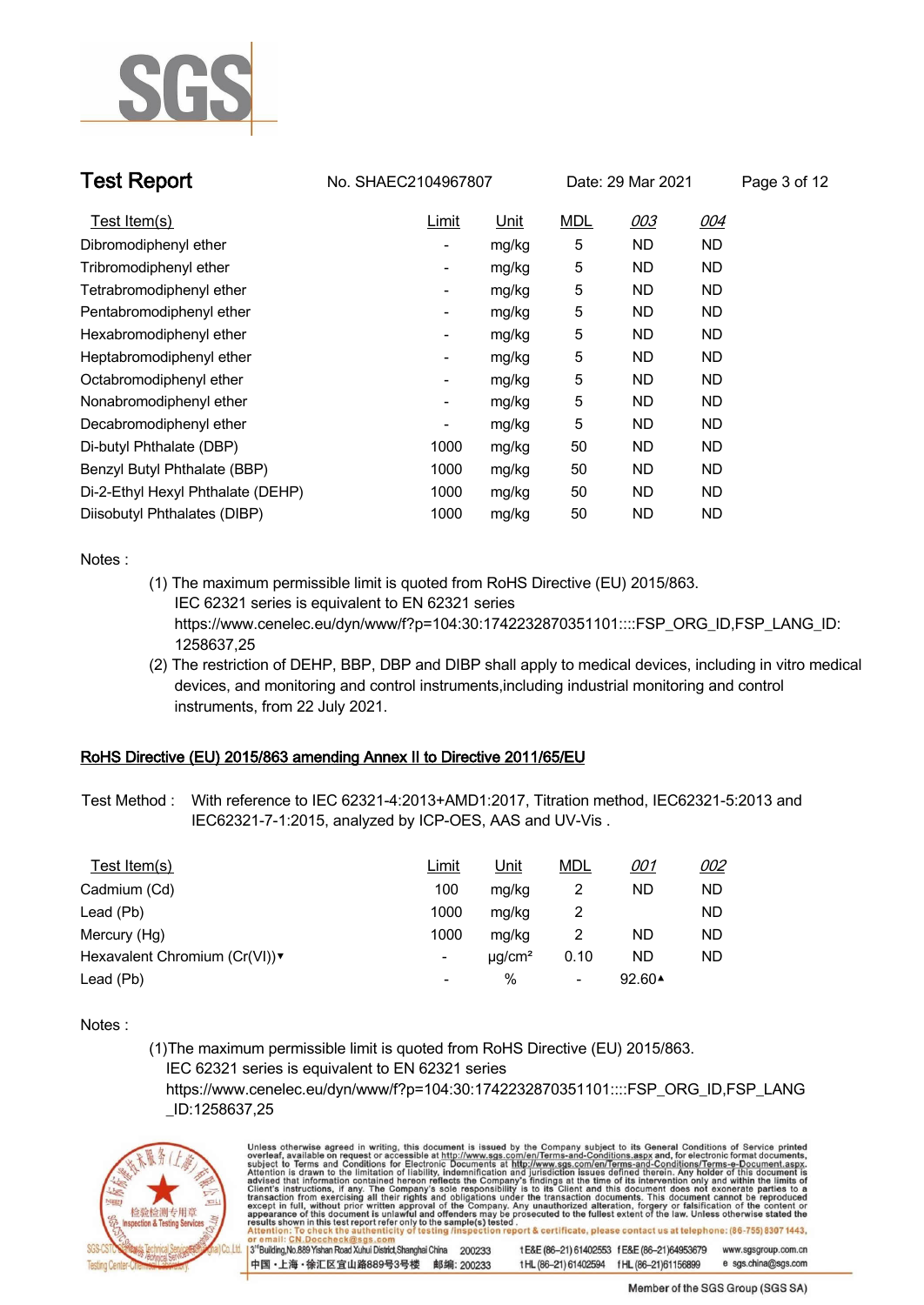

**Test Report. No. SHAEC2104967807 Date: 29 Mar 2021 . Page 4 of 12.**

**(2)▼ = a. The sample is positive for CrVI if the CrVI concentration is greater than 0.13 μg/cm². The sample coating is considered to contain CrVI**

 **b. The sample is negative for CrVI if CrVI is ND (concentration less than 0.10 μg/cm²). The coating is considered a non-CrVI based coating**

 **c. The result between 0.10 μg/cm² and 0.13 μg/cm² is considered to be inconclusive -**

 **unavoidable coating variations may influence the determination** 

 **Information on storage conditions and production date of the tested sample is unavailable and thus Cr(VI) results represent status of the sample at the time of testing.**

**(3)▲According to the declaration from the client, Lead (Pb) in No.001 is exempted by EU RoHS directive 2011/65/EU based on |ANNEX III 7(a)|: Lead in high melting temperature type solders (i.e. lead-based alloys containing 85 % by weight or more lead). .**



Unless otherwise agreed in writing, this document is issued by the Company subject to its General Conditions of Service printed overleaf, available on request or accessible at http://www.sgs.com/en/Terms-and-Conditions.asp

3<sup>14</sup> Building, No.889 Yishan Road Xuhui District, Shanghai China 200233 中国·上海·徐汇区宜山路889号3号楼 邮编: 200233

tE&E (86-21) 61402553 fE&E (86-21)64953679 www.sgsgroup.com.cn t HL (86-21) 61402594 f HL (86-21) 61156899 e sgs.china@sgs.com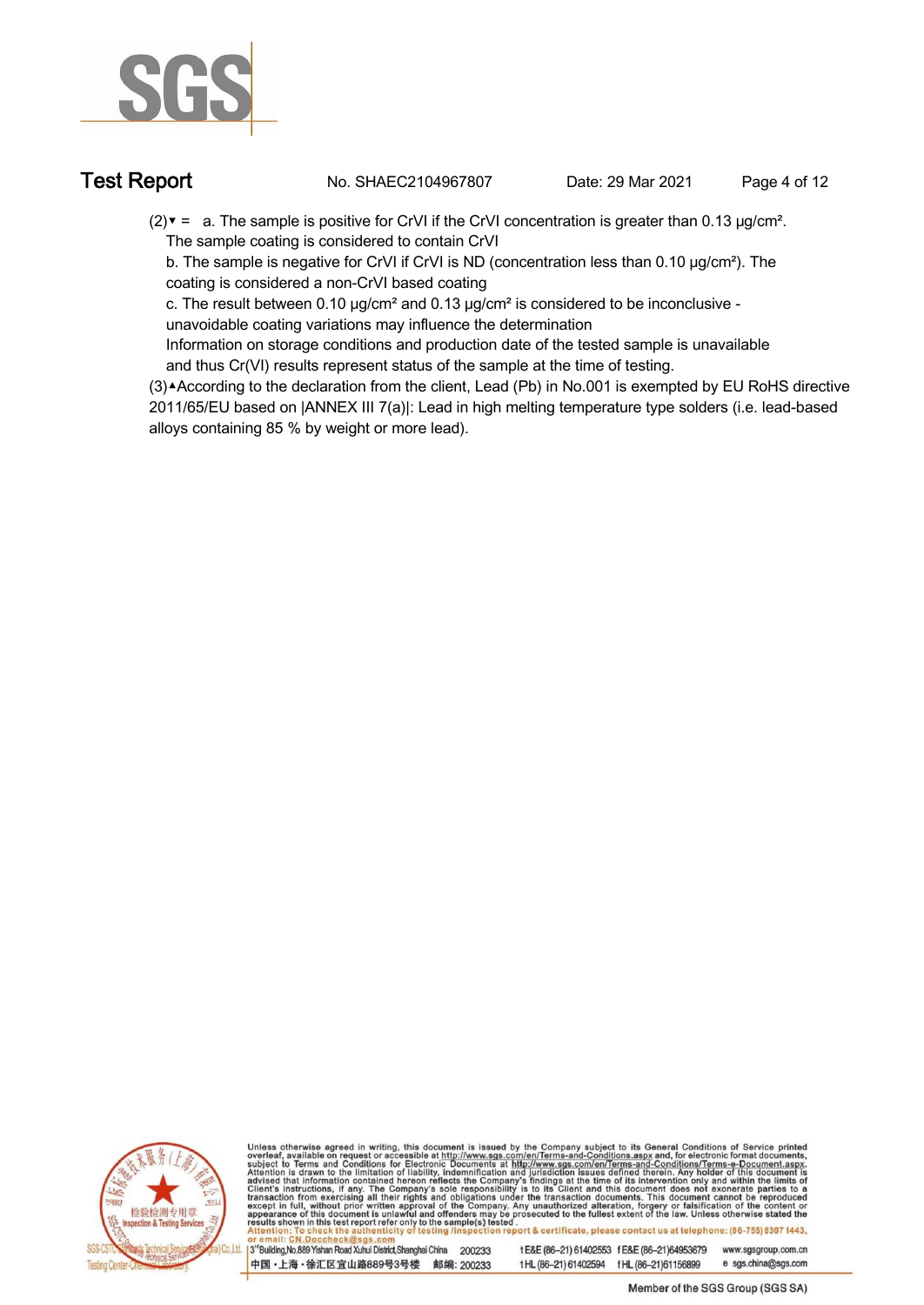

**Test Report. No. SHAEC2104967807 Date: 29 Mar 2021 . Page 5 of 12.**

| <b>ATTACHMENT</b> |               |                 |               |               |                  |                     |
|-------------------|---------------|-----------------|---------------|---------------|------------------|---------------------|
| R1                | A-405         | ABS             | DO-34         | DO-35         | DO-41            | <b>DO-15</b>        |
| <b>DO-201AE</b>   | R5            | R6              | R6M           | HVM           | HVO <sub>3</sub> | HVO7                |
| <b>FV5M</b>       | FV20M         | FH              | DO-214AC      | DO-214AA      | DO-214AB         | MINI-MELF(DO-213AA) |
| <b>SMBF</b>       | <b>MBF</b>    | SOD-123FL       | SOD-110       | SOD-123       | <b>BTS</b>       | DL-41               |
| SOD-523           | <b>SOT-23</b> | SOT-323         | SOT-363       | SOT-523       | мв               | <b>MBS</b>          |
| <b>DBS</b>        | RC-2WOM       | WOG             | 2WOG          | BR.           | BR3              | BR <sub>6</sub>     |
| RS                | DF            | DFS             | KBP           | KBPC          | <b>GBPC</b>      | KBPM                |
| KBU               | RBU           | GBC             | GBU           | TO-220AB      | <b>ITO-220AB</b> | <b>TO-220F</b>      |
| TO-3P             | TO-92         | TO-247          | TO-277        | TO-252(DPAK)  | TO-263(D2PAK)    | 0805(2012)          |
| DB-1SD            | $B-1$         | <b>RB-15</b>    | $RS-1$        | <b>RS-2</b>   | <b>RS-5</b>      |                     |
| <b>BR-25L</b>     | KBK           | HBL             | <b>MBR-25</b> | MBR-25W       | MP-6             |                     |
| MMB-25W           | <b>MSBL</b>   | SM-1            | SM-2          | DO-34         | DO-35            |                     |
| LL41              | Minimelf      | MELF            | DO-41G        | 1206(3216)    | DB-IMS           |                     |
| DO-27             | DO-201AD      | <b>MDB</b>      | DB            | <b>BR-25W</b> | <b>BR-6</b>      |                     |
| MTO <sub>3</sub>  | HT5M          | BR8             | <b>BR10</b>   | MB-25W        | <b>MMB-25</b>    |                     |
| MELF(DO-213AB)    | <b>SMAF</b>   | KBL             | KBJ           | LL34          | <b>LL35</b>      |                     |
| <b>SOD-80</b>     | SOD-323       | <b>TO-220AC</b> | ITO-220AC     | TBL           | MP-8/10          |                     |



Unless otherwise agreed in writing, this document is issued by the Company subject to its General Conditions of Service printed overleaf, available on request or accessible at http://www.sgs.com/en/Terms-and-Conditions.asp

3<sup>rd</sup>Building, No.889 Yishan Road Xuhui District, Shanghai China 200233 中国·上海·徐汇区宜山路889号3号楼 邮编: 200233

tE&E (86-21) 61402553 fE&E (86-21)64953679 www.sgsgroup.com.cn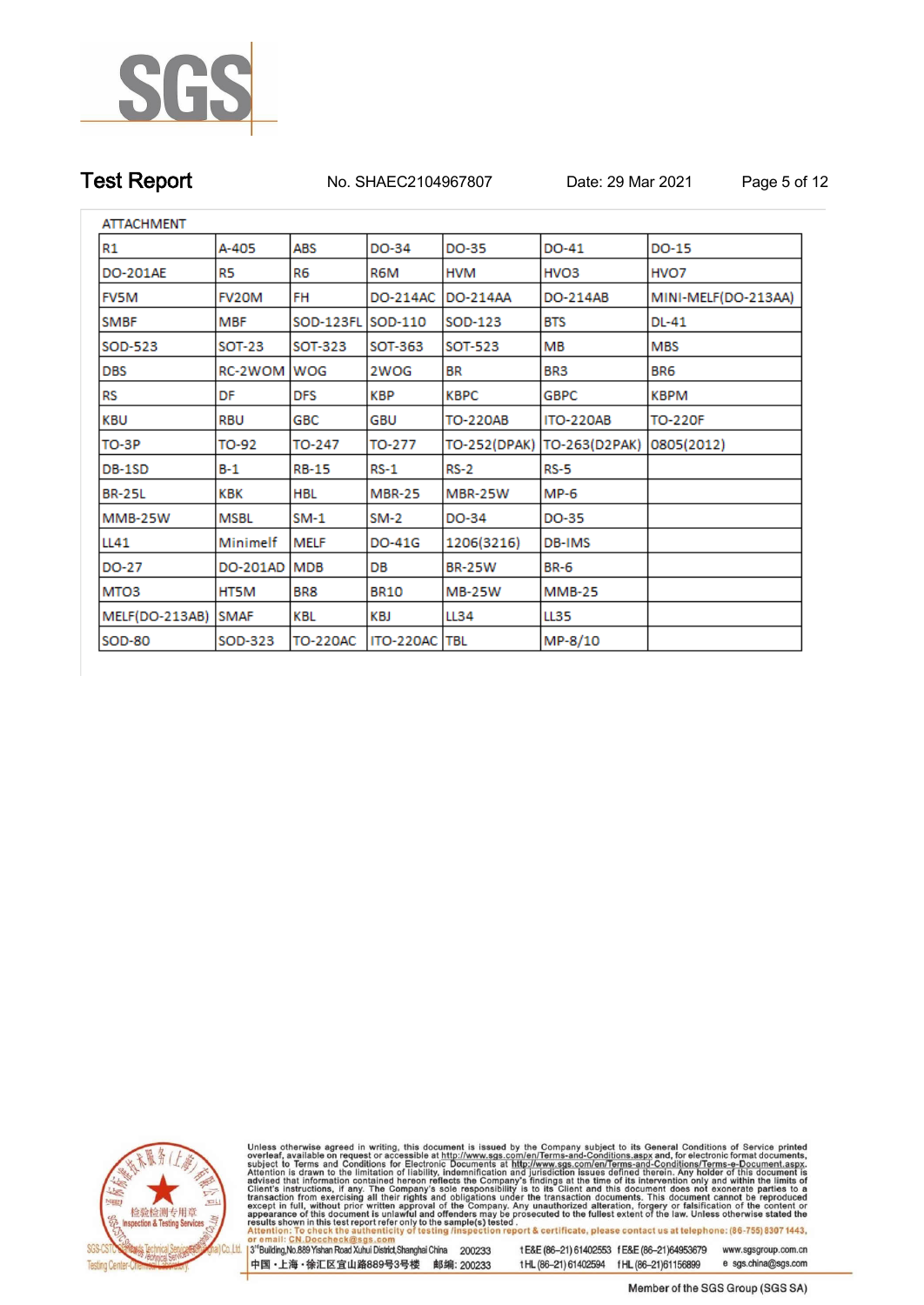

**Test Report. No. SHAEC2104967807 Date: 29 Mar 2021 . Page 6 of 12.**

## **ATTACHMENTS**

### **Elements (IEC62321) Testing Flow Chart**

1) These samples were dissolved totally by pre-conditioning method according to below flow chart.





Unless otherwise agreed in writing, this document is issued by the Company subject to its General Conditions of Service printed overleaf, available on request or accessible at http://www.sgs.com/en/Terms-and-Conditions.asp

3<sup>rd</sup> Building, No.889 Yishan Road Xuhui District, Shanghai China 200233 中国·上海·徐汇区宜山路889号3号楼 邮编: 200233 tE&E (86-21) 61402553 fE&E (86-21)64953679 www.sgsgroup.com.cn

e sgs.china@sgs.com t HL (86-21) 61402594 f HL (86-21) 61156899 Member of the SGS Group (SGS SA)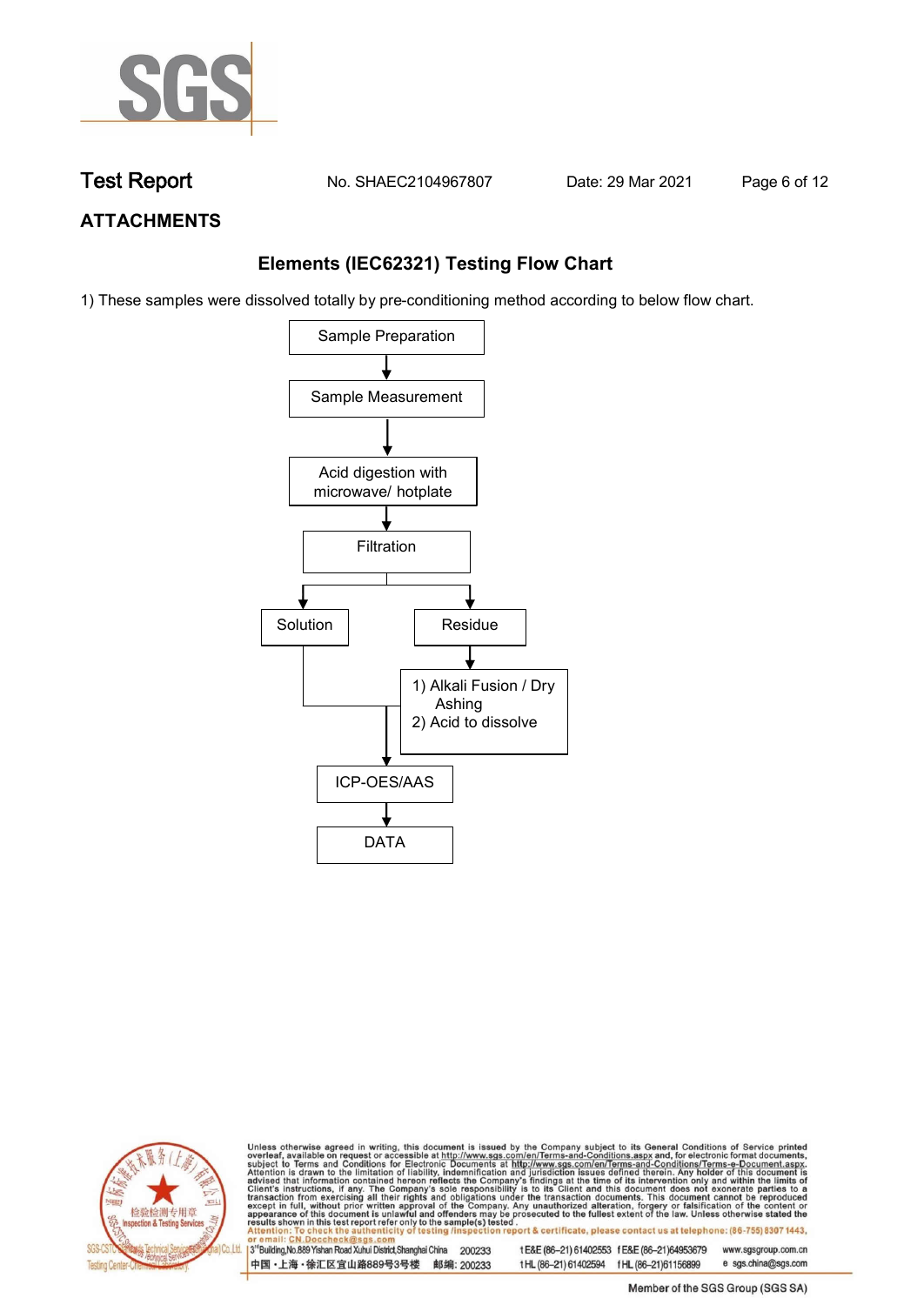

**Test Report. No. SHAEC2104967807 Date: 29 Mar 2021 . Page 7 of 12.**

### **ATTACHMENTS**

### **Hexavalent Chromium (Cr(VI)) Testing Flow Chart**





Unless otherwise agreed in writing, this document is issued by the Company subject to its General Conditions of Service printed overleaf, available on request or accessible at http://www.sgs.com/en/Terms-and-Conditions.asp

3<sup>rd</sup> Building, No.889 Yishan Road Xuhui District, Shanghai China 200233 中国·上海·徐汇区宜山路889号3号楼 邮编: 200233 tE&E (86-21) 61402553 fE&E (86-21)64953679 www.sgsgroup.com.cn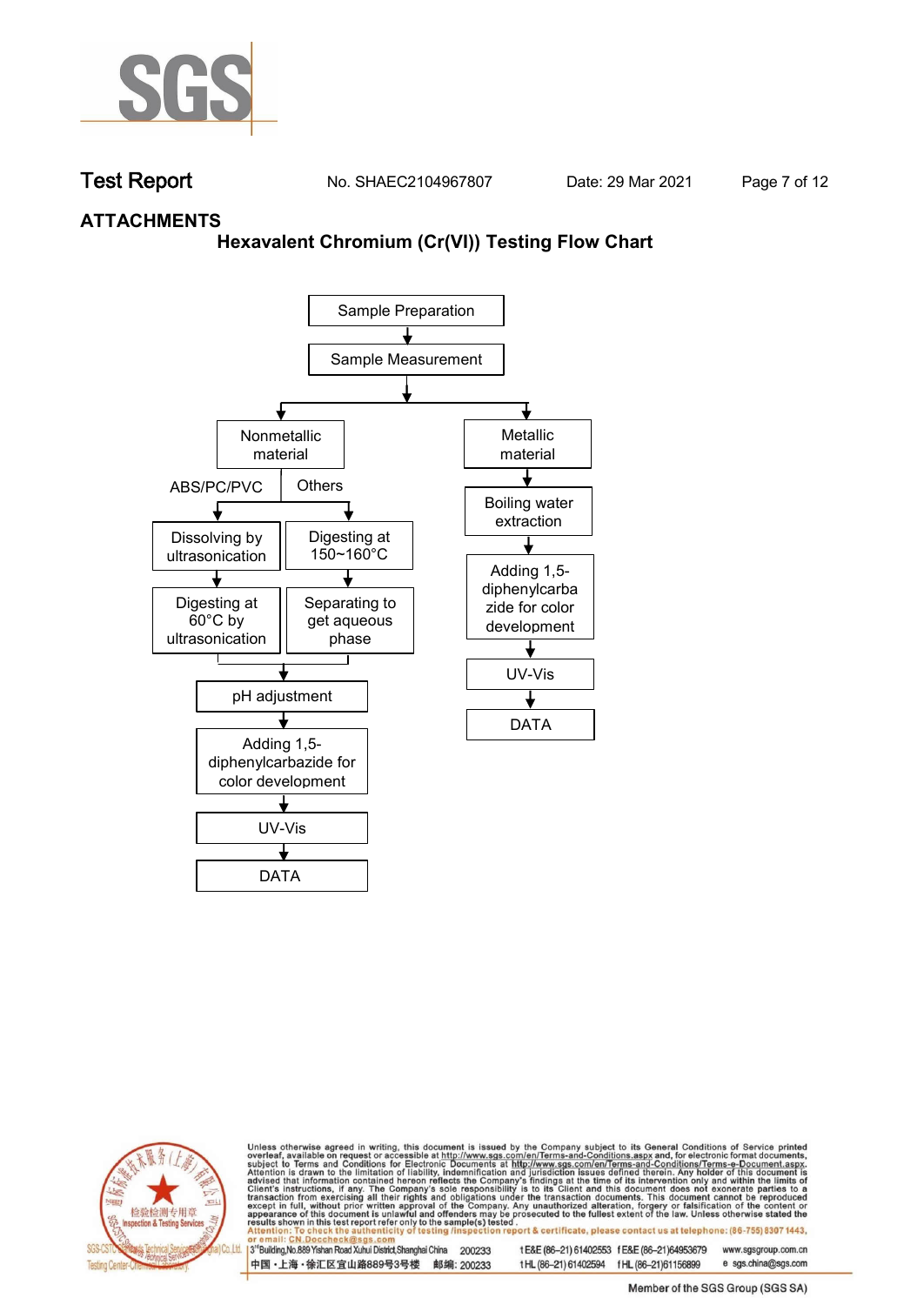

**Test Report. No. SHAEC2104967807 Date: 29 Mar 2021 . Page 8 of 12.**

**ATTACHMENTS**

## **PBBs/PBDEs Testing Flow Chart**





Unless otherwise agreed in writing, this document is issued by the Company subject to its General Conditions of Service printed overleaf, available on request or accessible at http://www.sgs.com/en/Terms-and-Conditions.asp

3<sup>rd</sup>Building, No.889 Yishan Road Xuhui District, Shanghai China 200233 中国·上海·徐汇区宜山路889号3号楼 邮编: 200233

tE&E (86-21) 61402553 fE&E (86-21)64953679 www.sgsgroup.com.cn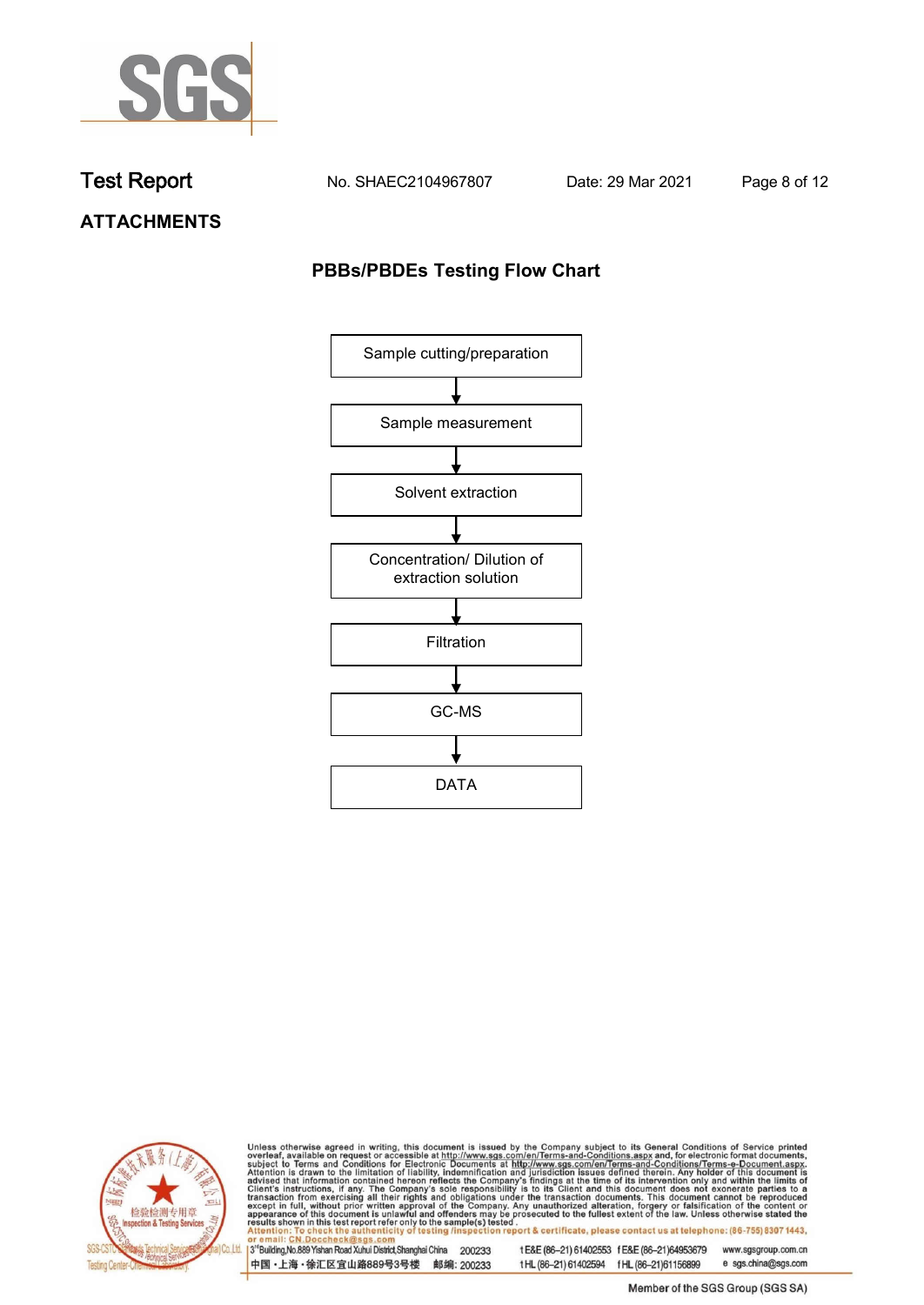

**Test Report. No. SHAEC2104967807 Date: 29 Mar 2021 . Page 9 of 12.**

# **ATTACHMENTS**

### **Phthalates Testing Flow Chart**





Unless otherwise agreed in writing, this document is issued by the Company subject to its General Conditions of Service printed overleaf, available on request or accessible at http://www.sgs.com/en/Terms-and-Conditions.asp

3<sup>rd</sup>Building, No.889 Yishan Road Xuhui District, Shanghai China 200233 中国·上海·徐汇区宜山路889号3号楼 邮编: 200233

tE&E (86-21) 61402553 fE&E (86-21)64953679 www.sgsgroup.com.cn

e sgs.china@sgs.com t HL (86-21) 61402594 f HL (86-21) 61156899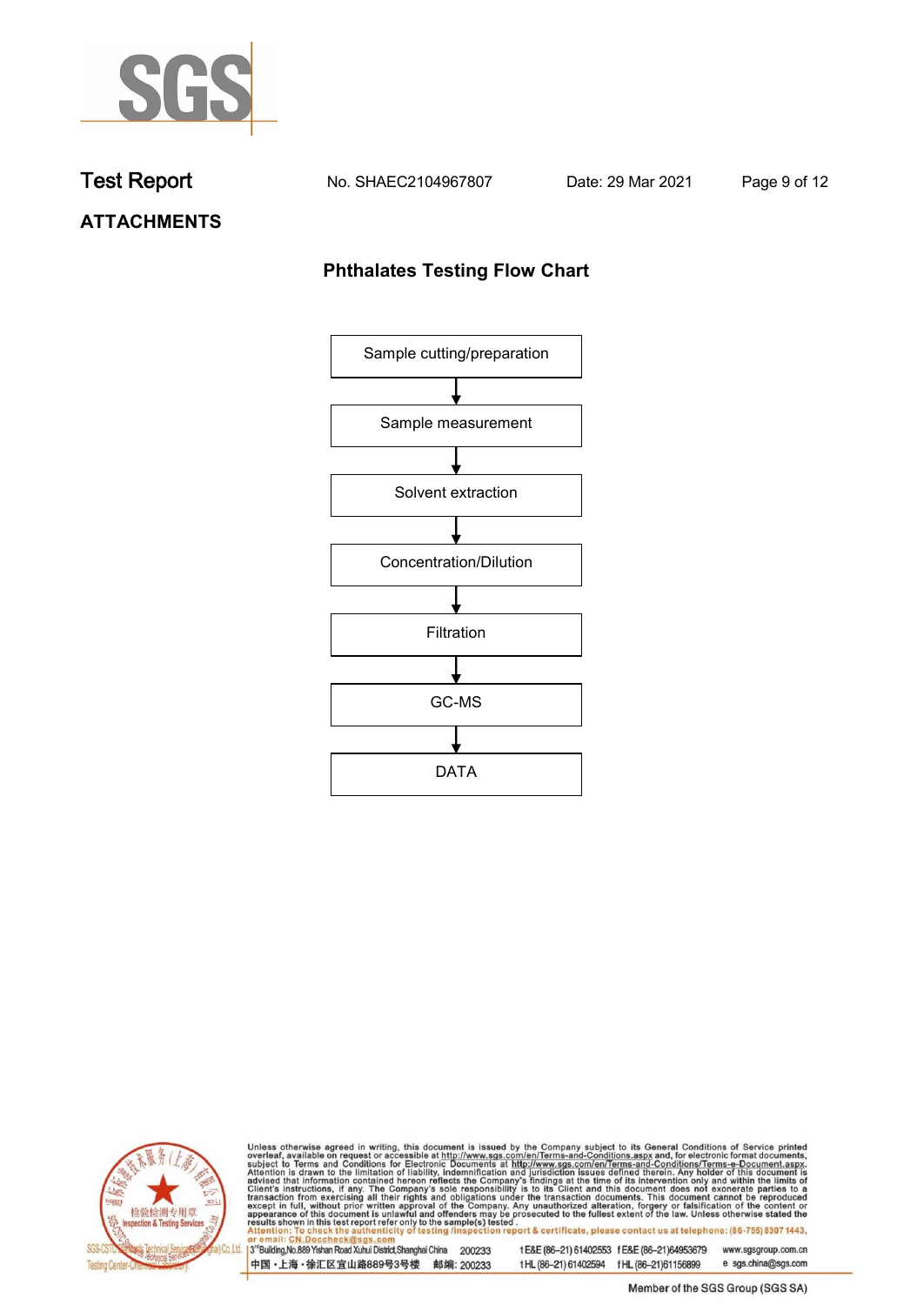

**Test Report. No. SHAEC2104967807 Date: 29 Mar 2021 . Page 10 of 12.**

# **ATTACHMENTS**

## **Titration Testing Flow Chart**





Unless otherwise agreed in writing, this document is issued by the Company subject to its General Conditions of Service printed overleaf, available on request or accessible at http://www.sgs.com/en/Terms-and-Conditions.asp

3<sup>rd</sup>Building, No.889 Yishan Road Xuhui District, Shanghai China 200233 中国·上海·徐汇区宜山路889号3号楼 邮编: 200233

tE&E (86-21) 61402553 fE&E (86-21)64953679 www.sgsgroup.com.cn

t HL (86-21) 61402594 f HL (86-21) 61156899 e sgs.china@sgs.com Member of the SGS Group (SGS SA)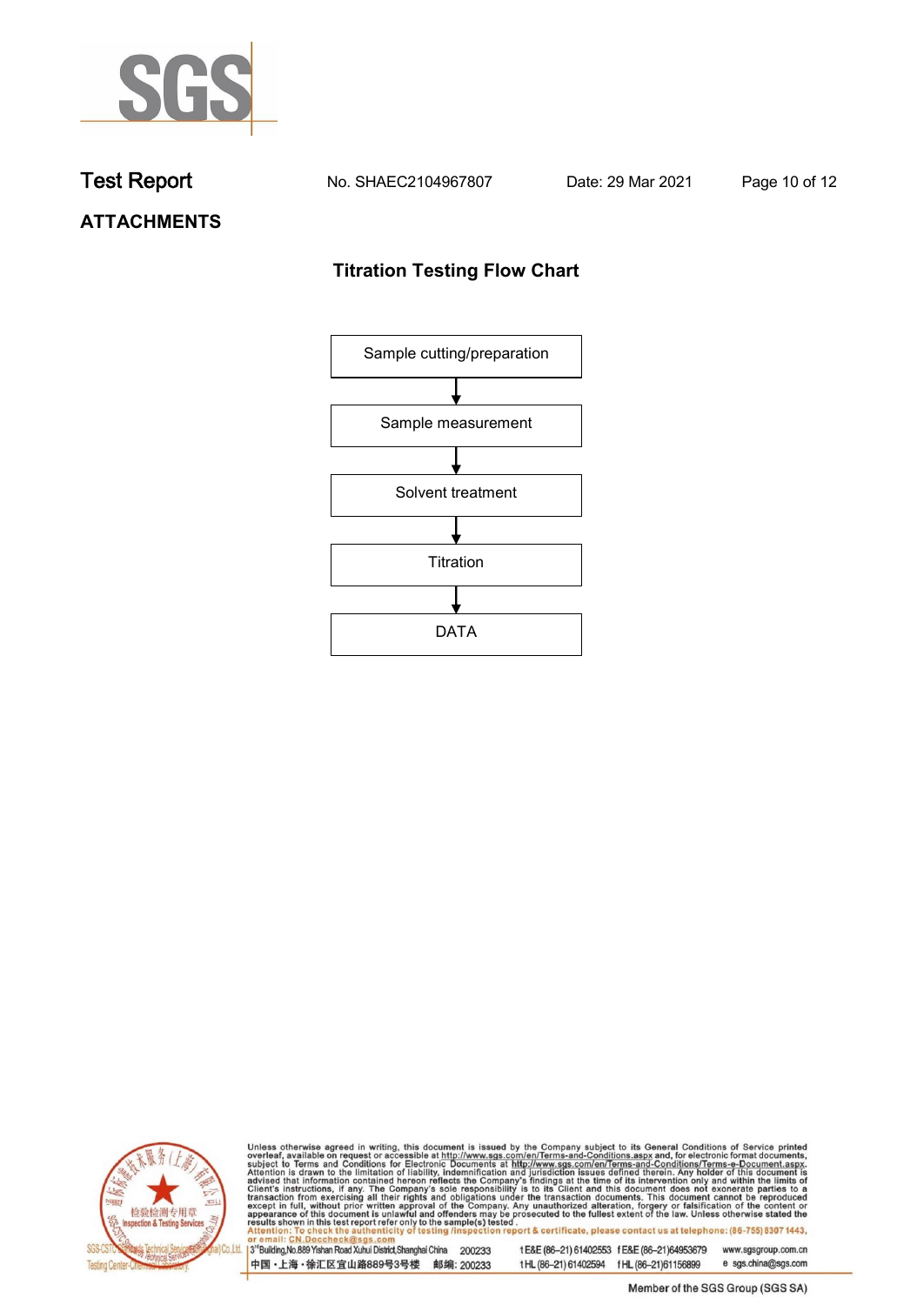

**Test Report No. SHAEC2104967807** Date: 29 Mar 2021 **Page 11 of 12** 

**Sample photo:.**



**SHA21-049678.002.**

 $o$   $s$ 

 $|o|z$ 

olt



Unless otherwise agreed in writing, this document is issued by the Company subject to its General Conditions of Service printed overleaf, available on request or accessible at http://www.sgs.com/en/Terms-and-Conditions.asp

3<sup>'</sup>Building, No.889 Yishan Road Xuhui District, Shanghai China 200233 中国·上海·徐汇区宜山路889号3号楼 邮编: 200233

 $\overline{c}$ 

 $\bullet$ 

 $_{ols}$ 

tE&E (86-21) 61402553 fE&E (86-21)64953679 www.sgsgroup.com.cn

 $\mathbf{e}$ o

 $\Omega$